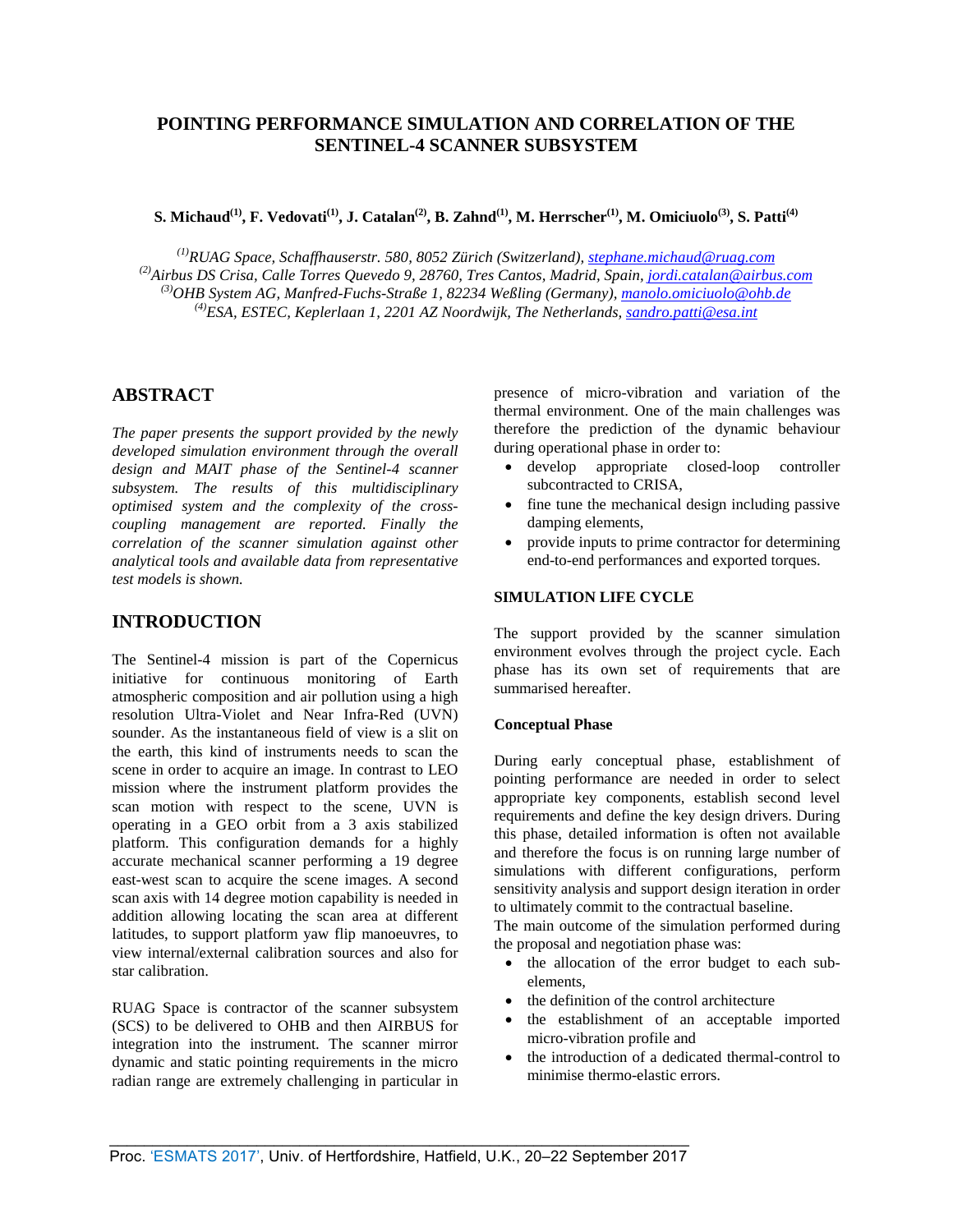#### **Development Phase**

The consolidation of the design and component level testing allow improving prediction accuracy by modelling with higher level of detail each sub-element. During this phase, refinement of assembly tolerances and confirmation of the overall concept could be achieved and presented at the critical design review.

Correlation with a single axis breadboard and availability of encoder performances under the representative in-orbit EMC environment were the key elements in order to have accurate pointing prediction.

The provided updated scanner model to the control team allows parallel development on the Scanner Drive Electronic (SDE). In addition, managing lower level non-compliance could be performed by assessing the impact of it to the overall scanner performances. A key decision has been to actively compensate for misalignment and other repeatable errors thanks the two active axes coupled control capability.

## **Qualification Phase**

The qualification of the control electronics was performed by running in real time the provided scanner model in the SDE Unit Tester (UT) ahead of the availability of the scanner mechanism. During this phase it was essential that the provided scanner model (i.e. plant) closely matches the flight hardware. This has been achieved by correlating the model with the available test data but also, where necessary, to modify the passive damping implemented in the flight hardware.

The UT models both linear (plant model transfer function, flex print) and non-linear (misalignment, flex spider and torque compensation) components of the mechanism. This detailed implementation of the plant in the UT allows verifying the performances of the electronics HW with a representative plant of the mechanism and compare it to the simulation results. In addition the necessary margin to be applied both at control and mechanism level could be simulated.

## **ARCHITECTURE**

### **Scanner Mechanism**

For closed-loop system Matlab/Simulink is a commonly used environment. A dedicated toolbox allows connecting rigid bodies with springs and damping elements. However in the frequency band from 5 to 500Hz use of simplified rigid body models

were not suitable anymore for representing all necessary natural frequencies. The result of these constrains was a multidisciplinary approach, that allows to include modal analysis in multibody dynamic, and layering control system simulation over the embedded model. In addition to the modes related to the flex pivots based scanner, the mirror supporting yoke and the overall frame have been represented as flexible bodies in MSC-ADAMS as shown in 'Fig. 1'.



Figure 1. MSC ADAMS scanner mechanism representation, mode of the frame

Other natural frequencies identified using finite element model (FEM) analysis have not been represented after having checked that their influence on pointing performances and exported disturbance could be neglected. In the ADAMS model, the damping is to be set for each flexible element. This is not the case in the FEM representation that is dominated by structural damping. Therefore a one axis micro-vibration test has been performed in order to define the structural damping ratio of a given mode under micro-vibration. This ratio is then used in the FEM model and the generated transfer functions serves as basis to set individually each damping coefficient in the ADAMS model. Due to the number of transfer functions to be generated during this iterative phase, it has to be noticed that this can be achieved using 'Eq. 1'.

$$
G(s) = C(sI - A)^{-1}B + D
$$
 (1)

With G(s) the transfer function and A,B,C,D the state space matrixes.

Co-simulations between Matlab and MSC-ADAMS have been performed. A week simulation was necessary for establishing the overall pointing budget and another one for running the exported torque cases. Such time is not compatible with a development phase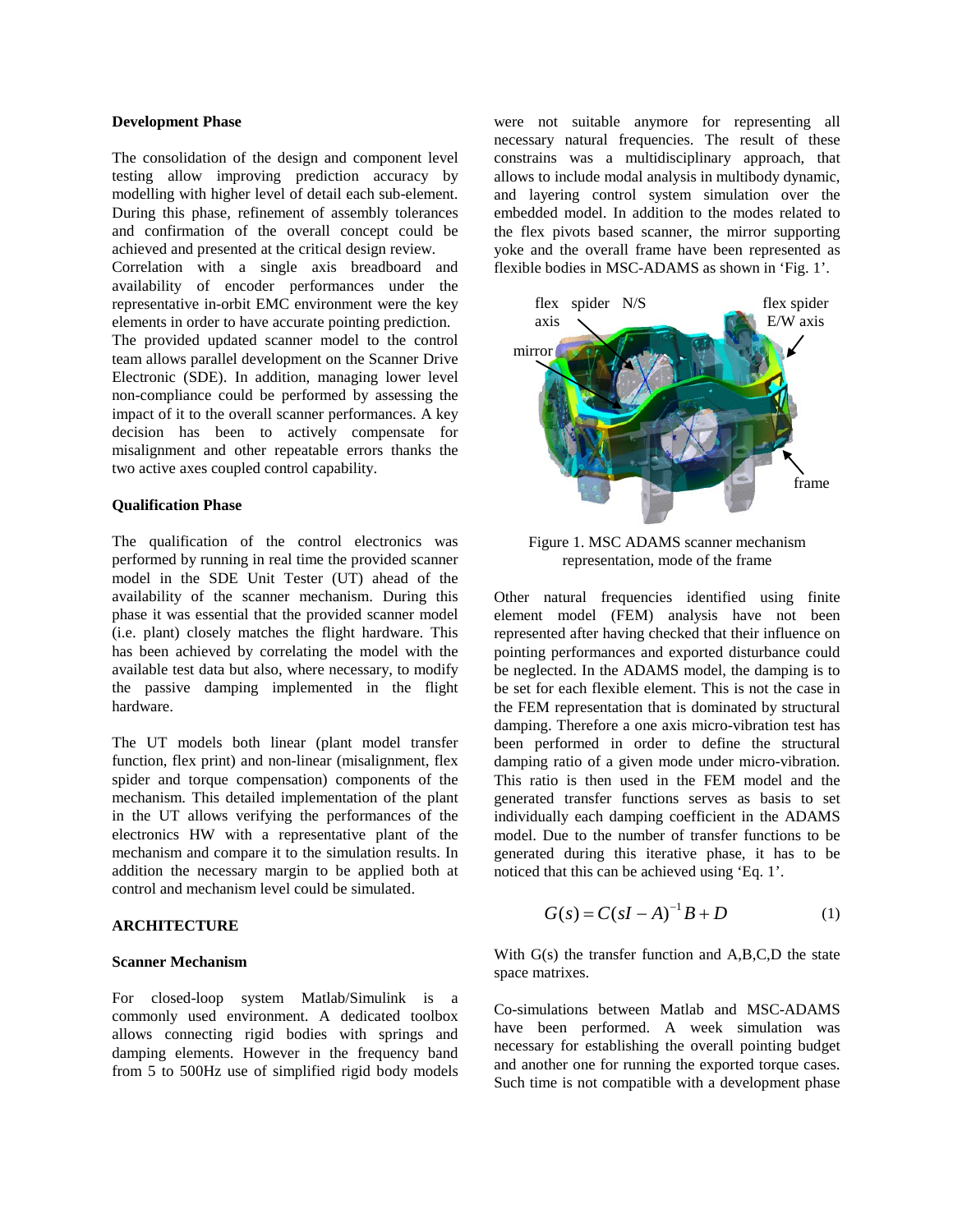and its iterative nature. Therefore a state space of the overall mechanism have been generated from ADAMS and implemented in the Matlab model. This reduces simulation time by a factor 30. However, this linearization around a dedicated working point produces inaccuracies when simulating the overall scanner motion. Two measures have been taken to solve this issue: i) implement most of the non-linearity in Matlab and ii) export multiple state spaces corresponding to different mirror positions.

Output from component level testing and various models like non-linear FEM analysis of the flex spider, magnetic field analysis including damping effect of the voice-coil and component level test data were used to create a representative scanner level simulation tool running under Matlab/Simulink. Those sub-modules representing the key electro-mechanical elements have been modelled using polynomial approximation or look-up tables. Uncertainties are implemented as factors and can be selected using a dedicated configuration set-up.

#### **Controller**

The selected control topology is a PID with feedforward. The pointing control is implemented with two nested controls for each axis:

- an inner current PI control;
- an external position PID control with a feedforward term.

With the computation capabilities of the Floating Point Control Unit (FPCU), the feedforward is a great advantage as it allows a fine control of the mechanism movement on acceleration, speed and position. In ideal conditions the non-linear estimator is the exact inverse of the mechanism and then, the position control doesn't have to generate any torque. Actually, the PID control compensates any worst-case drift of the mechanism parameters while controlling only one state (position).

Prior to calculate the angle based on feedback from an incremental optical encoder, the FPGA normalize the SIN/COS signals to 1Vpp and 0V DC value, so the angle can be correctly identified by the interpolation table. In case the real electric signals have more noise than expected, a 2.5 kHz low pass filter has been added to both signals.

All the operational amplifiers used on the telemetry chains are modelled with the noise voltage at low (1/f) and high frequencies. Each noise source is multiplied by the number of operational in each telemetry chain and by the telemetry gain, to obtain the final noise before the ADC block.

#### **Thermo-Elastic Deformation**

In ADAMS and in general when state space matrices are used, dynamic thermo-elastic deformations cannot be represented. The approach has been to separate this error contributor after assessing potential crosscoupling effects. Such cross-coupling mainly occurs on the control side when structural deformation modifies the distance between the encoder head and the disk and thus the electrical signal. Close collaboration with the supplier of the encoder allowed establishing variation of the electrical signal and thus knowledge of the angular error as a function of distance variation. Thanks to the thermally optimised design and thermal control, such error is of second order.

For establishing the structural depointing error under thermal variation during a day, thermal analysis without and with maximum voice-coil dissipation (i.e. including ECSS margin) have been performed. The thermo-elastic depointing error is limited to app. 3µrad within a day. In addition the voice-coil power dissipation can increase this error by app. 2 urad when applying all ECSS uncertainty and motorisation factor as shown in 'Fig.2'. This error is less than 0.2µrad in nominal working conditions.



Figure 2. Pointing error over a day with (OP1) and without (OP2) voice-coil power dissipation

To arrive to such result it was important to have constant and low power dissipation of the active elements. The selected encoder does not significantly change its dissipation over the lifetime. Thus the main work has been to optimize the voice-coil design as well as reducing the angular torque of the flex spider. The main gain has been the implementation of a so called torque compensation unit. This dedicated design reduces the angular stiffness of the system without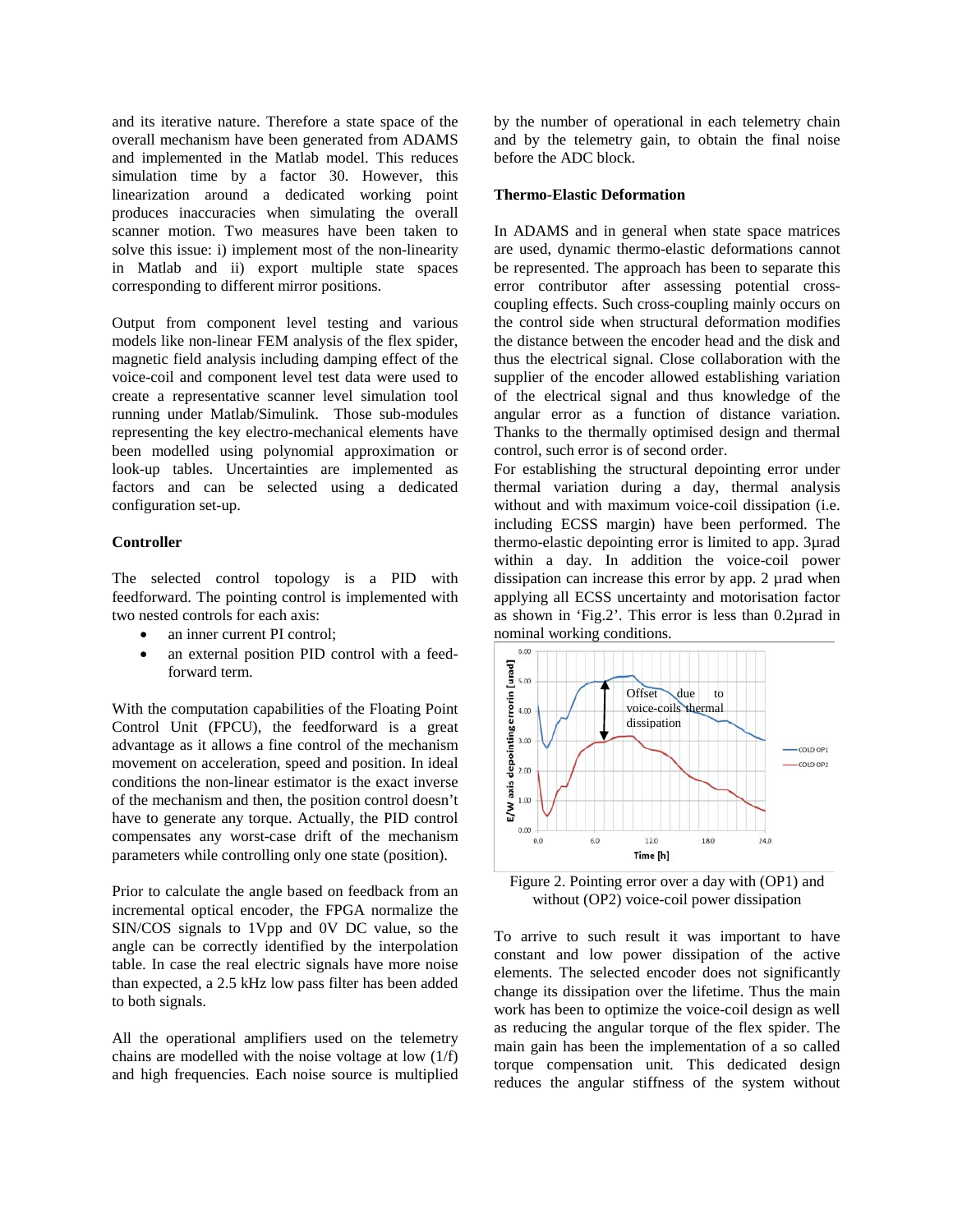adding perturbation forces in the other directions. With this design, the power needed in nominal working condition is 0.2W on the E/W axis and less than 0.1W on the N/S axis. Without this features, the power demand would increase by a factor ten.

# **Metrology Error**

Since the repeatable error is compensated, the potential inaccuracy of the estimation of this correction is to be considered in the pointing budget. The impact of the component level error and assembly tolerances on the overall two axis pointing measurement has been assessed with a dedicated mathematical model using a similar approach as for the scanner simulation.

## **PASSIVE DAMPING**

During the course of the project the need emerged to reduce the exported torque in particular in the frequency range from 0.4 up to 200Hz. Various options have been explored both at mechanism and control level. The most promising has been the implementation of passive damping elements based on eddy-current effect using the existing passive magnets of the voicecoil.

A single axis breadboard has been used in order to verify the effect predicted by the magnetic analysis performed at part level. The damping ratio is extracted during a free oscillation test using three different methods: i) Half-Power Bandwidth Method, ii) Curvefitting method and iii) Logarithmic Decrement.

This rotational damping ratio *ξ* is converted into in plane translational coefficient acting at the location of the damper using 'Eq. 2'.

$$
\xi = \frac{c_{transl}}{4\pi \cdot f_n \cdot I \cdot r^2} \tag{2}
$$

With *I* representing the inertia, *r* the radius w.r.t rotation axis and *f* the natural frequency at which the test has been made. The damping coefficient in Ns/m is set in the ADAMS model.

A free oscillation test has been conducted to determine the damping coefficient because this requires only the use of the scanner angular sensor. This means such determination can also be done, if necessary, in-orbit. The disadvantage is that the rotational natural

frequency is relatively low (i.e. less than 2 Hz) and slightly a function of the angular position. The best method allowing direct correlation with the experiment is the curve fitting method and the averaged

logarithmic decrement in particular when enough oscillations are available.

Based on simulation, the passive damping has been increased from the original 0.02 Ns/m shown in 'Fig. 3' to 1.5 Ns/m per voice-coil. This damping is not only acting in rotation but also during in plane translation that has been identified being the main contributor to exported disturbances.



Figure 3. Free oscillation test performed with the single axis breadboard

The maximum damping potential of this design is 15 Ns/m. However this high value result in critical damping that was identified to be an issue in other area of the project. The back EMF of the redundant coil could also be used for providing damping when connected to a low impendence in OFF state. This however impacts the reliability due to the need for having both the main and nominal channel without failure. Moreover, due to design symmetry, this effect is occurring only during rotation around the axis.

The implemented damping reduces the exported disturbances by 30% to 50% at satellite CoG in the frequency band from 20 to 500 Hz.

Moreover the introduction of passive damping significantly reduces the translation in z that is erroneously interpreted as a rotation by the encoder. This damping also minimise the time to stabilise the scanner around the mechanical neutral position in case of unexpected power OFF.

## **UNEXPECTED OSCILLATION**

First time the scanner life test unit (LTU) is close-loop controlled with the scanner oriented in vertical orientation both EW and NS encoders measure higher oscillations than the metrology system monitoring the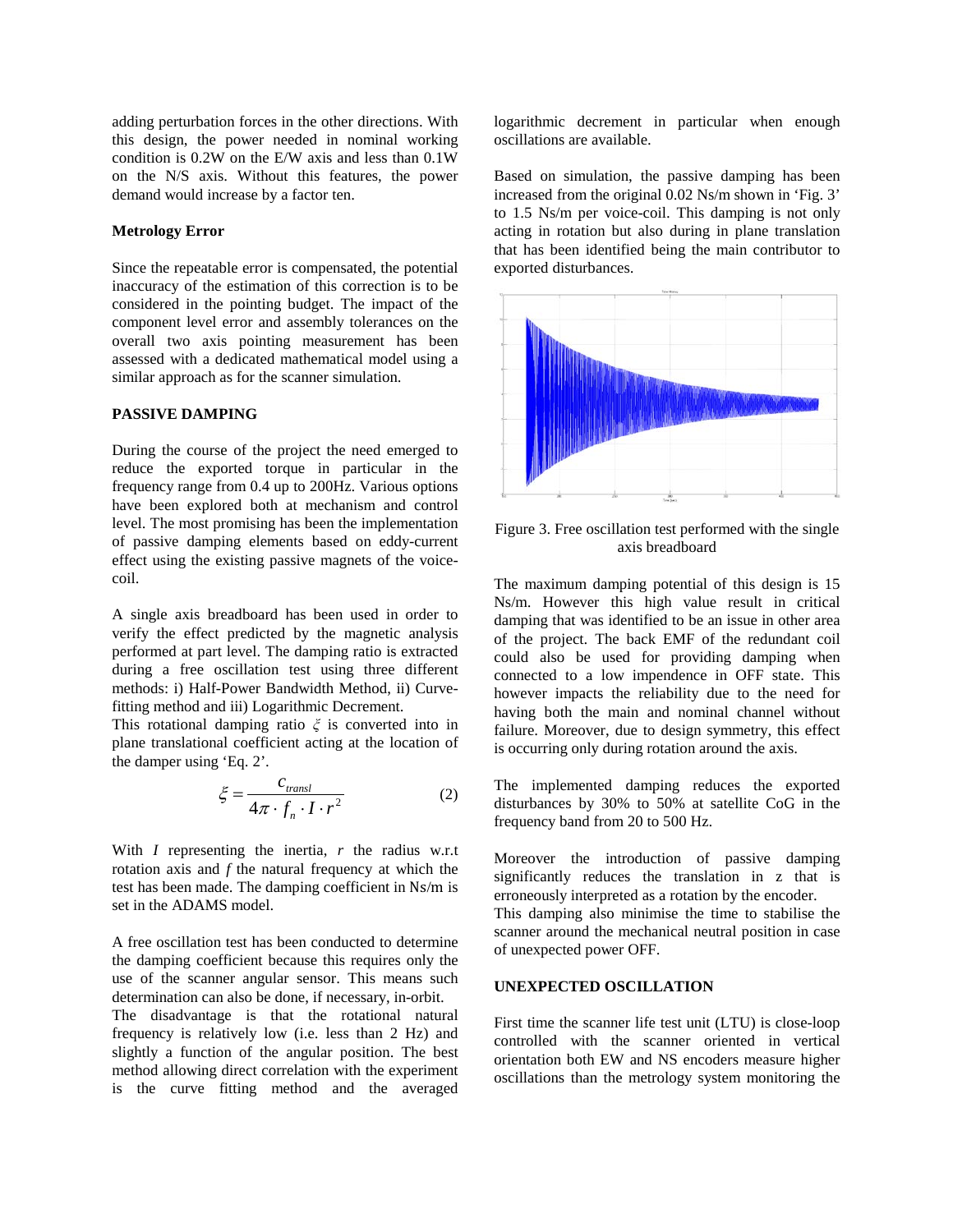dummy mirror. Those oscillations are growing with time and, after approximately 3.5 seconds, the angular velocity is such that the SDE is loosing encoder count. This unexpected behavior occurs only when the scanner is mounted on the jig in vertical orientation and not in horizontal configuration shown in 'Fig. 4'.



Figure 4. scanner subsystem life test model (horizontal) and, in the background, single axis breadboard

Investigation primarily based on free oscillation test and component level characterisation confirms that the as build LTU is conforming to the specification with the exception of the eddy current damping. However, correlating this damping in the SCS performance model did not lead to the observed oscillation.

Therefore an open loop test has been done in order to establish the transfer function between the voice-coil and the encoder angle. This allows a more accurate correlation of the scanner mechanism in ADAMS mainly by adjusting the frequencies in the range from 80 to 150Hz as reported in 'Fig. 5' and 'Fig.6'.

Another aspect was the more accurate consideration of the z translation between encoder head and disk on the electrical signal. The projected angle only reports the rotation between two marker (or nodes) and thus the linear displacement is to be added. For this purpose an additional output has been created in the state space matrix in order to consider the tangential displacement between the sensor disk and the head (stator-rotor in 'Fig 6').



Figure 5. open loop transfer function voice-coil to encoder (E/W axis) compared to the original ADAMS model



Figure 6. open loop transfer function voice-coil to encoder (N/S axis) compared to the correlated model

After this correlation, the simulation produces similar results than observed in the LTU test program with a stable behaviour in horizontal configuration and instability in vertical orientation as shown in 'Fig 7'.



Figure 7. LTU simulation in vertical orientation, encoder angle versus time.

What is not directly visible in the open-loop characterisation test data but can be identified thanks to the simulation tool is that two modes (number 9 and 10 in ADAMS, see 'Fig. 6') get closer in frequency in the correlated LTU. This was not the case in the original plant and produces translation near 104Hz that, when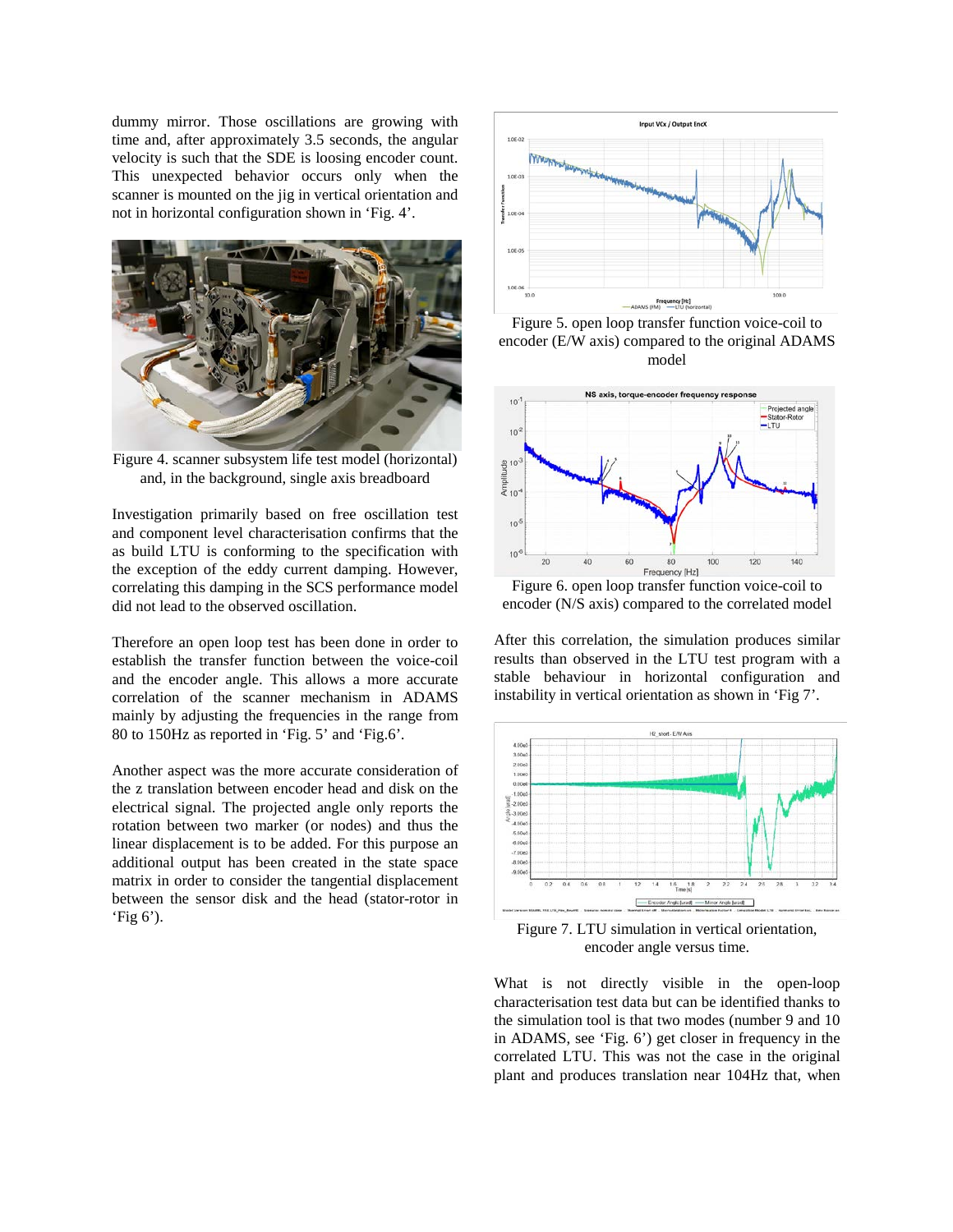properly reported in terms of encoder electrical signal, lead to the instability. Having two modes close to each other is due to an unluckily pairing of N/S and E/W flex spiders for which the stiffness is sensitive to manufacturing tolerances. The scanner orientation and impact of gravity slightly changes the stiffness and could lead to an increase in amplitude of those combined modes.

The simulation tool predicts a stable behaviour when restoring the eddy-current damping. This prediction could serve to refurbish the LTU without the need of exchanging the flex spider. Magnetic field analysis has been performed in order to update the design of the passive damping element. The achievement of adequate damping has been validated on the qualification model.

The implemented lesson learned is to correlate the model based on component level characteristics in order to avoid inadequate pairing of flex spiders before the assembly phase. The open loop characterisation test is also part of the test campaign for each model with an extended frequency range allowing accurately correlating the simulation tool without the need of a micro-vibration facility.

#### **CORRELATION AND BUDGET**

### **QM Correlation**

The natural frequencies having the most significant impact on the pointing budget are related to the flex pivots. The translational stiffness of those elements has been estimated by measuring the deflection of the axis under gravity (i.e. gravity sag test). The rotational stiffness is measured at axis level and serves to tune the torque compensation unit.

The second step is the already described free oscillation test and finally the use of the newly introduced open-loop characterisation test described in the previous section. Figures 8 to 10 show the transfer function from voice-coil to encoder at neutral position after having correlated the flex spider stiffness. Only for the "QM corr" state-space matrix, the damping has been fine tuned.

On those graphics, the FEM generated transfer function only includes the projected angle while ADAMS uses in addition the rotor-stator displacement. As highlighted in previous section and 'Fig. 10', the impact of those translational modes on the encoder electrical signal is important to consider as they can

influence the controller and generate a cross-coupling effect in the 100Hz region.



Figure 8. QM correlation, N/S axis transfer function from voice-coil to encoder



Figure 9. QM correlation, E/W axis transfer function from voice-coil to encoder



Figure 10. QM correlation, E/W axis transfer function from voice-coil to encoder - zoom in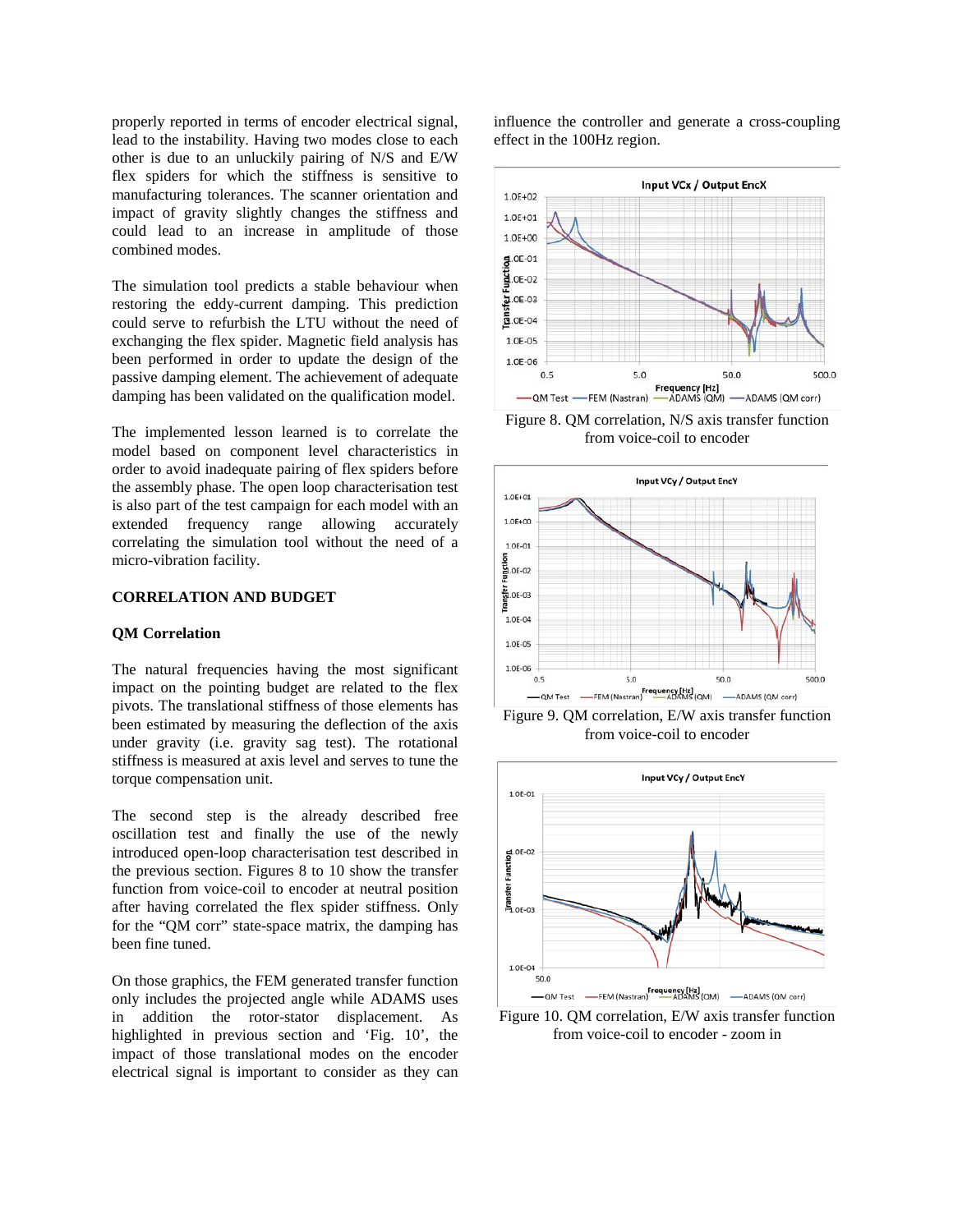#### **Pointing Budget**

The simulated 15µrad step and stare motion without injected micro-vibration is reported in 'Fig. 11'. The mirror (in blue) is more stable than the encoder noise thanks to appropriate selection of the controller bandwidth. What is also visible is the variation of the relative error between each step mainly due to the encoder harmonic error with a period of 349µrad. This is currently not compensated by the electronics even if all tests performed so far indicate that such error is relatively stable over the mission lifetime.



Figure 11. N/S 15µrad step and stare motion

During a scan, the error can be averaged within a dwell of 6.5seconds. This allows reducing the high frequency noise. The pointing error under micro-vibration within a 40 µrad/s scan is shown in 'Fig. 12' and compared to a linear best fit.



Figure 12. E/W relative dwell error during a scan

#### **CONCLUSION**

Developing a two axes scanner subsystem with an accuracy of a few micro radian and 20 degrees motion range is challenging. The use of self-developed flex pivots instead of using pre-loaded ball bearings is advantageous in order to have repeatable characteristics. This repeatable error as well as misalignment and encoder disk mark error is characterised on ground and corrected by the control electronic. However the impact of the large number of natural frequencies and cross-coupling effect on the close-loop controller need to be properly assessed. This has been mastered in the Sentinel-4 scanner subsystem project by establishing a detailed Matlab/Simulink model coupled with MSC-ADAMS.

The selection of the overall architecture, key component and the flow-down of the specification have been achieved mainly based on the outcome of scanner level simulation. During the project, the model allows to explore different options, run Monte-Carlo analysis and selection of appropriate passive damping elements in order to minimise exported disturbances. The closeloop model also supports investigation of an anomaly occurring during life testing and is part of the qualification activity.

In order to provide useful results, the plant is to be accurately represented including non-linearity. Therefore a multi-disciplinary approach is required where outcome of dedicated component level analysis and tests is used in the end-to-end simulation. Such approach allows accurate representation of each key element in nominal as well as in worst-case condition and application of the specified uncertainty factors. The structural elements, permanent magnets and eddycurrent damping have been modelled using MSC-ADAMS and then exported as state-space matrixes in order to optimise simulation time.

The scanner model has been successfully used for qualifying the controller using hardware in the loop. The open loop test performed with the qualification model correlate with the original model and the scanner perform so far as expected. The foreseen qualification campaign will allow verifying the accuracy of the prediction under the representative micro-vibration environment and the exported disturbances.

The thermal challenge and thermo-elastic depointing have been mastered by adding the error to the overall pointing budget under various working conditions and